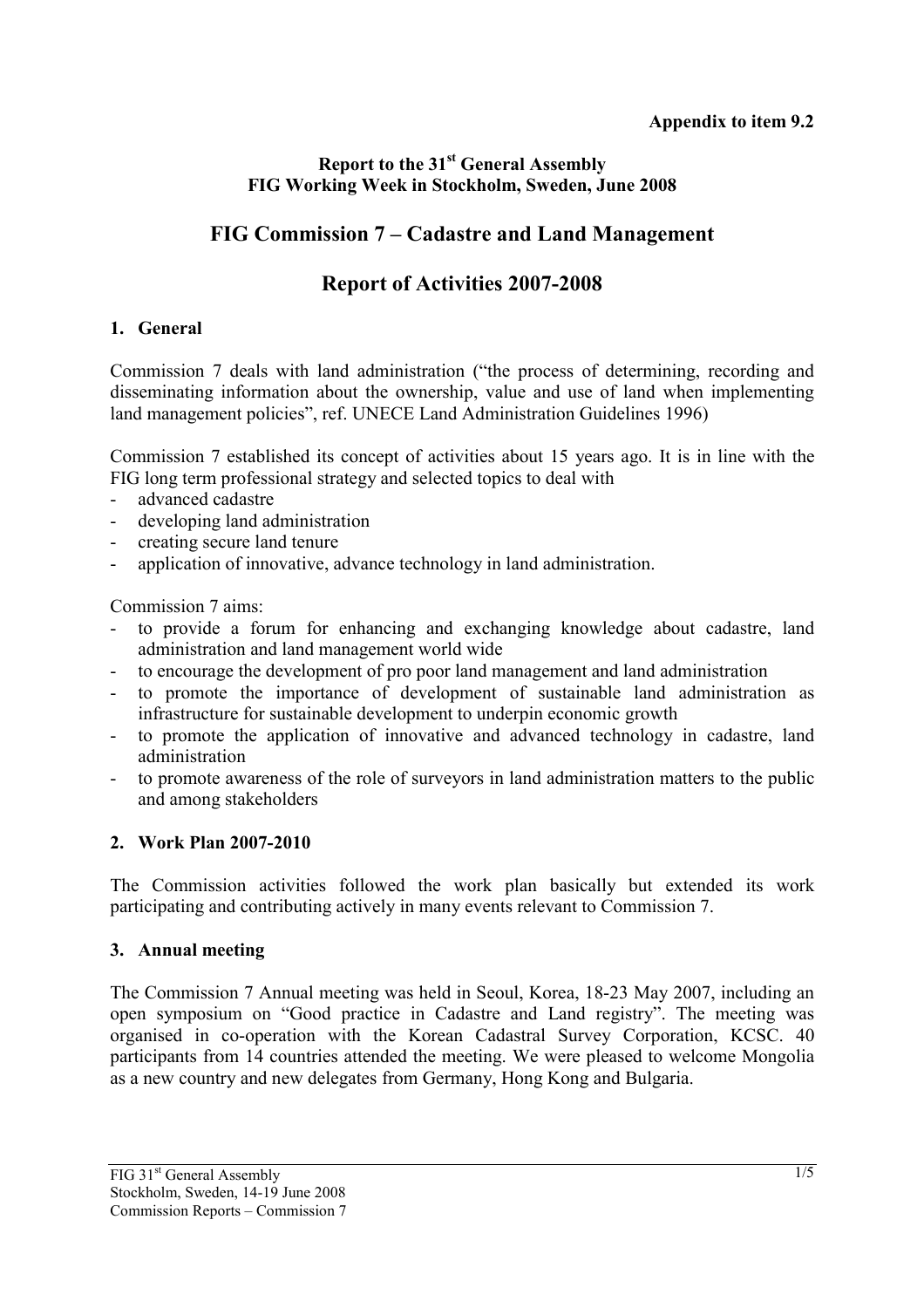The Annual meeting received a very strong political support by Korean Cadastral Survey Corporation and the Ministry of Government Administration and Home Affairs, MOGAHA. The Annual meeting was opened by the President of KCSC Mr. Kong Min Bae and the vice minister of MOGAHA. We were officially invited to visit MOGAHA and the Minister Myung- Jae, Park received the chair of the Commission, Paul van der Molen FIG vice president and the three working group chairs for discussion.

The program of the Annual meeting was structured according to traditions three days commission meetings, one day open symposium and one day technical tour. Korean representatives have introduced the activities of KCSC and land surveyor profession in Korea. They are very advanced in technology and electronic services. The commission was informed about the FIG Council, Commission 7 and working groups work plan 2007-2010. There was a good discussion on the preparation of the special technical session to be held in Stockholm WW on "slum financing" and commission contribution.

The commission, together with KCSC, organised a very successful open symposium on "Good Practice in Cadastre and Land registry" which was a parallel event with the Cadastre Expo organised by KCSC. The Seoul Convention Center was the venue of the symposium and the EXPO. 400-500 Korean professionals attended the symposium. We organised 4 technical sessions with 14 presentations, 5 from Korea, 2 from Japan, Commission contributed with 7 presentations. The opening ceremony of the Cadastre Expo - held in the auditorium of the Convention Center - was the part of the symposium with an audience of 3000, politicians and professionals, not only from Korea but from other neighbouring countries as well. The minister of MOGAHA and the president of KCSC opened the event. The chair of Commission 7 was invited as the only keynote speaker.

### **4. Activities**

### **4.1 Working group activities**

### **Working Group 7.1 – Development of Pro Poor Land Management and Land Administration**

Chair: Vice Chair Christian Lemmen (The Netherlands)

#### Progress report

Followed the work plan, the Social Tenure Domain Model, the specialization of the Land Administration Domain Model, was further developed, the Land Administration Domain Model was promoted..

Expert Group Meeting for African Land registrars was organised by UN Habitat in Nairobi, Kenya, November 26-27. Commission 7 was invited. Christian Lemmen, chair of the working group attended the workshop, presented the paper "Social Tenure Domain Model" and also represented András Osskó, chair Commission 7.

Many questions were discussed, for example, how can the existing continuum and recognition of customary rights be applied to implement incremental tenure upgrading. It was also discussed what particular techniques and procedures must be envisaged to register land rights and transactions in non cadastral environment.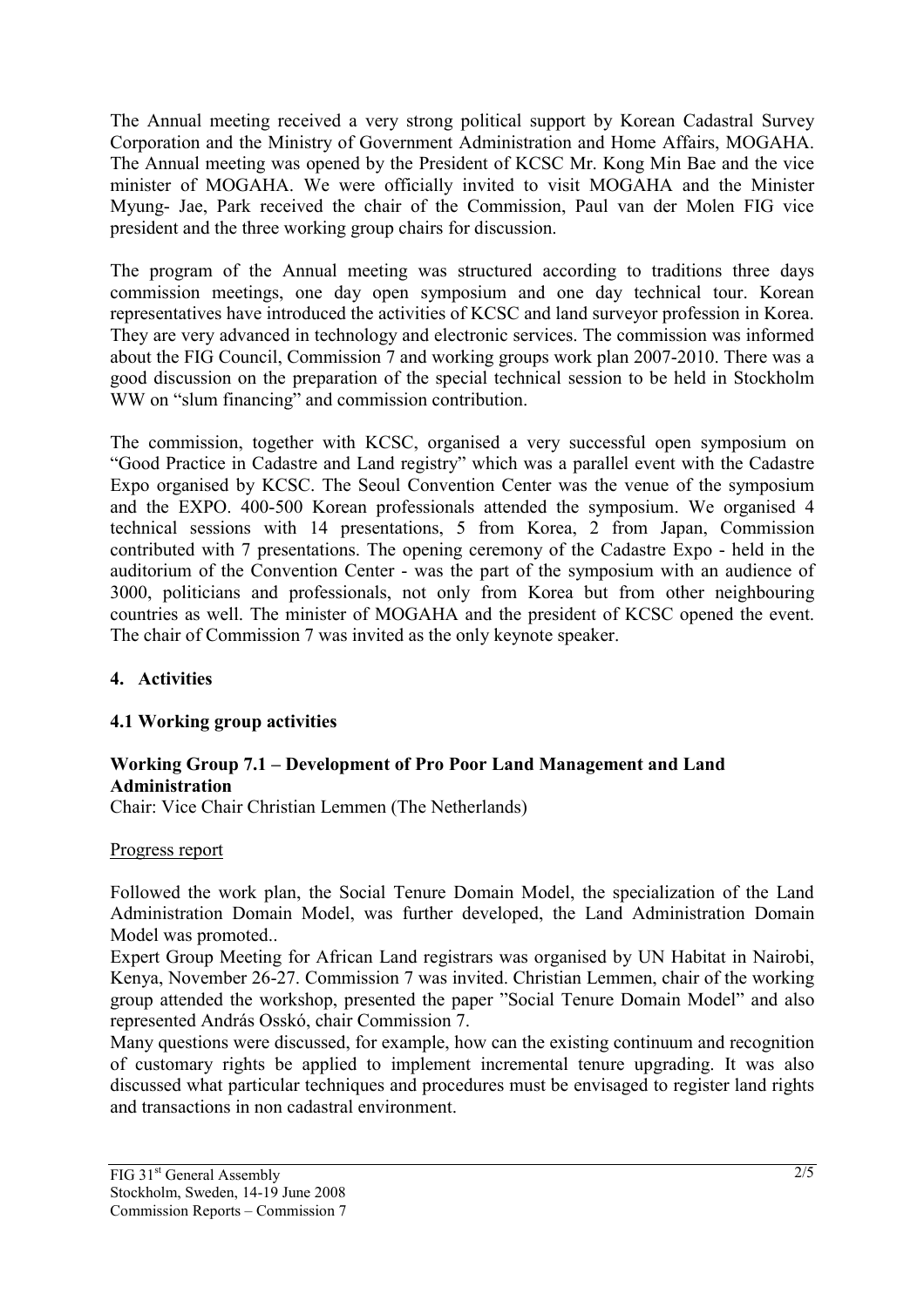# **Working Group 7.2 – Land Administration to Support Sustainable Development**

Chair: Vice Chair Soeren Christensen (Denmark)

### Progress report

A workshop on "Land Administration for Sustainable Development", as a pre-conference for GeoConference Quebec 2007 October 2-5 2007**,** was organised by Commission 7. Working group 2 in co-operation with the Fédération des Géométres Francophones (FGF). Thanks to the chair of the working group 2 Soeren Christensen, and Daniel Roberge Canadian delegate to Commission 7 for their excellent job. FIG President Stig Enemark, Remy Sietchiping from UN Habitat and Keith Bell from the World Bank were invited speakers of the initial session. The workshop attracted about 50 participants from 22 countries, half of them arrived from the developing or emerging countries, mainly officials, responsible for land administration and cadastre, land surveyors, geomaticians, legal experts, academics, and students involved in cooperation projects.

# **Working Group 7.3 – Application of Innovative Technology in Land Administration**

Chair: Vice Chair Daniel Steudler (Switzerland)

### Progress report

During the Annual Meeting in Seoul, Korea the Commission organised in co-operation with the Korean Cadastral Survey Corporation a one day open symposium on "Good practice in Cadastre and Land Registry". It was a great success, about 400 professionals attended mainly from Korea but also from the neighbouring countries. 14 speakers from 9 countries presented papers on good practice of the topic.

The Working group supported the start of UN/FAO Project "FLOSS Cadastre". An Expert Group Meeting was held in Rome, October 22-23, 2007.

The project is being supported by the World Bank as well. The FAO provided some funding for getting the project started. In a first phase, a consultant, Gertrude Pieper has been mandated to establish a scoping paper, the intention of which was to explore the field and make a recommendation how to approach the topic. This scooping paper is very good quality and a valuable basis for continuation.

In Commission 7 Working group 3. Work plan the working group intend to explore the possibilities of "free/libre open –source software", FLOSS, in the cadastre field. The main initiative comes from the FAO Land Tenure group, which has seen many projects failed in developing countries, often due to the high costs of software and licenses. FAO and Commission 7 are convinced that a contribution in this area would be beneficial to many projects. In the EGM Mika Törhönen, Paul Munro-Faure, Dave Palmer, Vladimir Evtimov represented FAO, FIG Commission 7 was represented by András Osskó and Daniel Steudler. Gavin Adlington from World Bank, Gertrude Pieper and Gottfried Konecny as consultants

have also participated in the EGM.

The aim of the EGM was to recognize the results of the scooping paper and to discuss the next steps. Commission 7 intends to support the project in the future as well.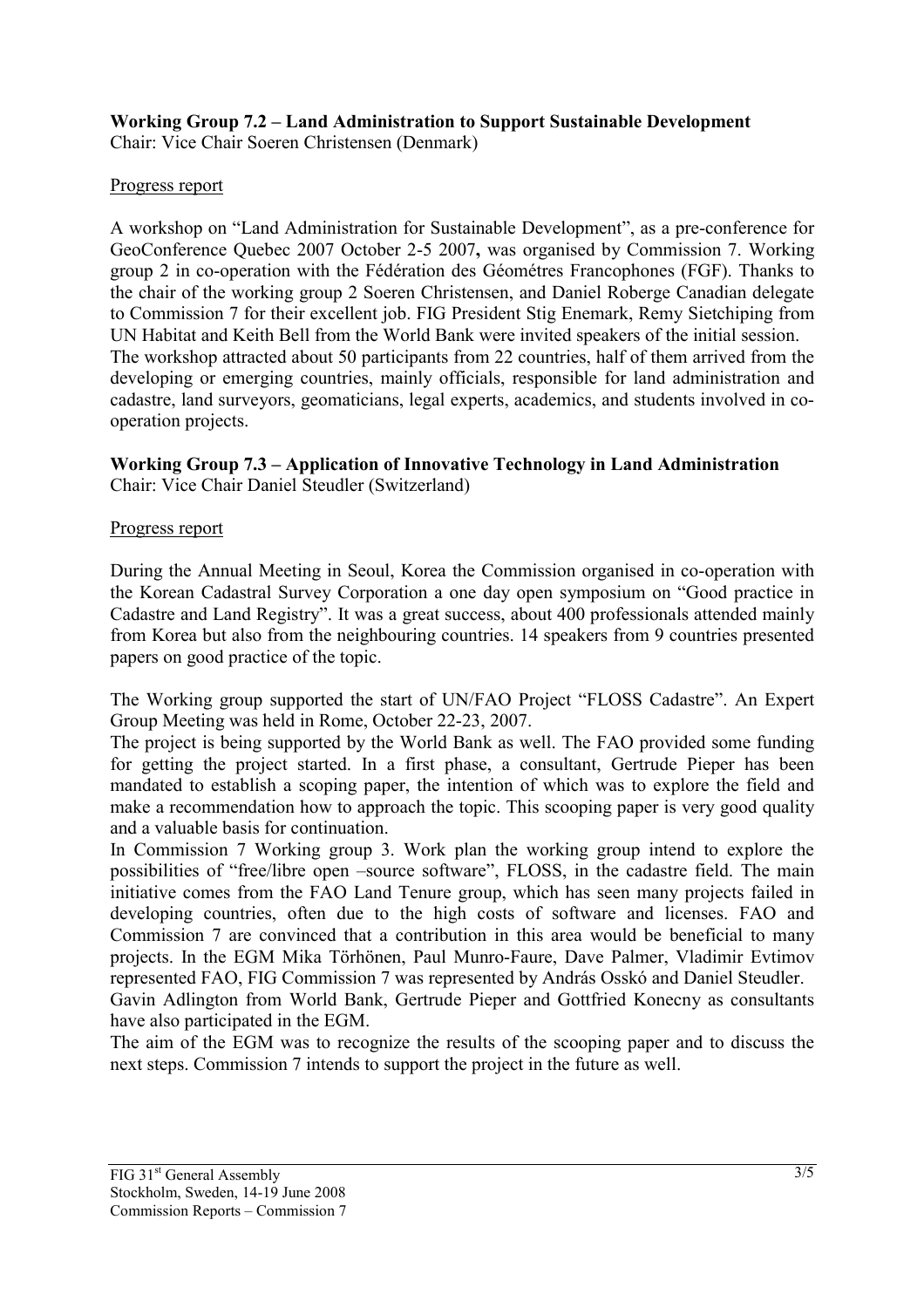### **4.2 Contribution to major FIG events**

The Commission actively participated in the major FIG events, Working Week, Regional conference during the reported period.

- FIG Working Week, Hong Kong, SAR, China, May 13-17, 2007 The commission presented more than 70 papers
- 6<sup>th</sup> FIG Regional Conference, San José, Costa Rica, November 12-15, 2007

### **4.3. Contribution to other events**

UN-Habitat and the Global Land Tool Network (GLTN) in cooperation with the International Institute for Geo-Information Science and Earth Observation (ITC) held a three day expert group meeting on Transparency in Land administration in UN headquarters Nairobi, Kenya 29-31 January 2007. Paul van der Molen and Christiaan Lemmen attended the event.

The Commission contributed to workshop on "Pro Poor and Innovative Land Tools" in UN Habitat, Nairobi Kenya 24. July 2007. Vice Chair Christiaan Lemmen attended the event.

Conference on "Challenges for Land Policy and Administration" was held in Washington D.C. US, in February 14-15 2008. Vice Chair Christiaan Lemmen participated in the event presenting paper on "Social Tenure Domain Model"

### **5. Communications**

Commission 7 holds a website within the FIG website. Our aim to keep the interested professionals informed. The website is being maintained by FIG Office, many thanks for their active support.

The Commission published and circulated three newsletters, December 2006, June 2007, and December 2007, via e-mail to delegates, correspondents and friends. We have been using the list of the Commission e-mail addresses. We try to keep the list up-to-date, based on reported changes by delegates, and friends.

### **6. Future activities**

The Commission will hold its Annual meeting in Verona, Italy, 11-15 September 2008.

The Commission with FIG Commission 2 and ITC (International Institute for Geoinformation Science and earth Observation) co-organises a joint International Workshop Sharing Good Practices on "E-Learning in Surveying, Geo-Information Sciences and Land Administration" in Enschede, The Netherlands, June 11-13, 2008, just before the Stockholm Working Week.

The Commission organises an International Seminar on "State and Public Sector Land Management" in September 9-10, 2008. Verona, Italy before the Commission 7 Annual meeting. Organisation of the Seminar, based on FIG-FAO agreement and supported by the Italian Surveyor Association, CNG.